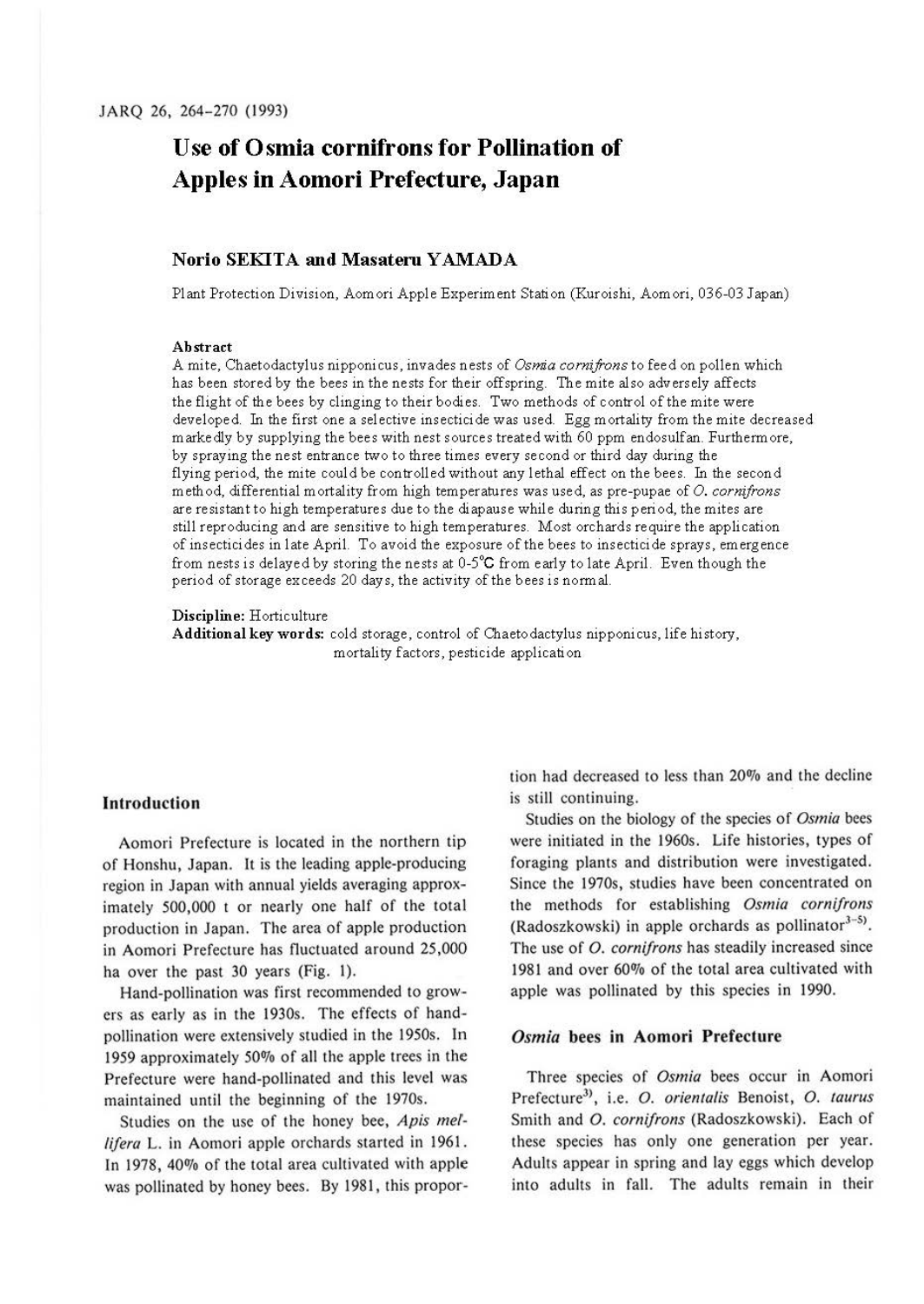

Fig. 1. Land area devoted **10** apple cultivation in Aomori Prefecture: percentages of apple trees pollinated by different methods, and research on history of the pollination of apples in Aomori Apple Exp. Sta.

Source: Annual reports of Aomori Apple Exp. Sta. and guide books published annually from Dept. Agri. & For., Aomori Pref.

cocoons until the next spring. *0. orientalis* nests in snail shells. The population density of this species is low in general and its foraging period lags behind the period of apple blooming. *0. taurus* is restricted to mountainous areas. Although it appears later than *0. cornifrons,* the foraging periods of the two species partly overlap. Of ihese three species, *0. cor-11ifro11s* is the most widely distributed in the Prefecture.

The *Osmia* bees occupy a variety of nesting sites including nail holes, holes bored in logs, hollow stems, drinking straws, etc. Although most apple growers in Aomori Prefecture supply the bees with hollow stems of reed plant as the nest sources, artificial nests such as plastic tubes are also used.

In this paper the term "nest tubes" refers to hollow stems and artificial tubes.

## Foraging flight of *0. corni/rons*

Fig. 2 shows the periods of adult emergence from the nests, foraging flight and nest construction of

*0. comijrons* in relation to the blooming periods of various host plants and to the weather conditions<sup>3)</sup>. Male emerges earlier than the female. The emergence from the nest as well as the foraging flight is strongly affected by the temperature conditions. At temperatures lower than  $16^{\circ}$ C, the bee cannot fly and stays in the nest. From the point of view of the use of wild bees as pollinators, synchronization of foraging flights to apple bloom is particularly important. Since *Osmia comijrons* displays the optimum synchrony, it has been most extensively studied.

### **Mortality factors in the nest**

In order to determine the factors which are important for the survival of *0. comijrons* in the nest, life tables were constructed for 27 populations<sup>3)</sup>. Three typical life tables are presented in Table I to indicate the kinds of mortality factors which operate on the species and the factors that are important from an applied point of view. In population A, the mortality in each stage was relatively low and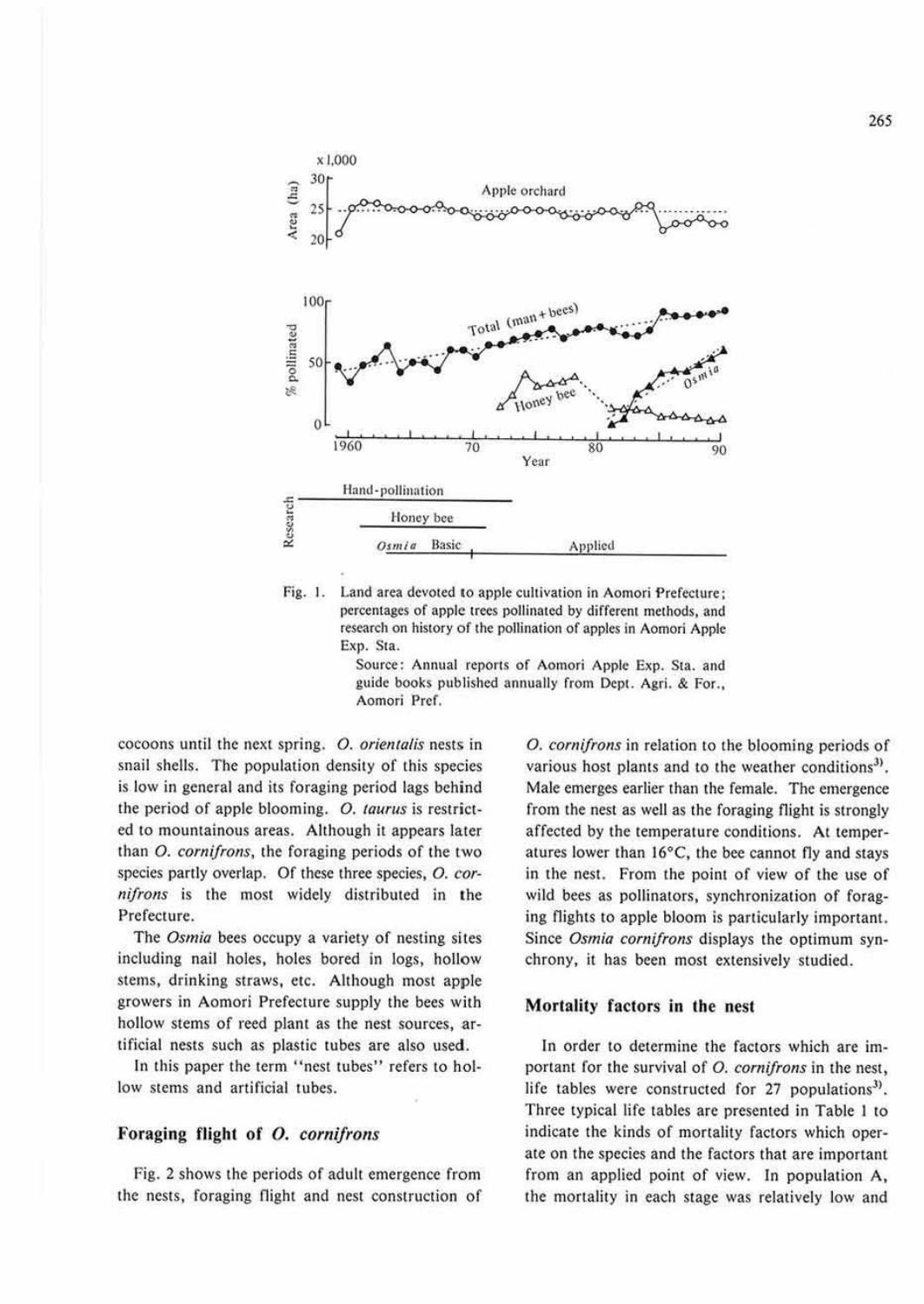

 $Fig. 2.$ Emergence of adults from nests, foraging flight and nest construction for O. cornifrons in relation to blooming periods of host plants and to weather conditions<sup>3)</sup> Foraging flight:  $\bullet$ ; Active,  $\circ$ ; Not active,  $\times$ ; No flight.

more than 90% of the individuals survived to the adult stage. In population B, the highest mortality occurred in the larval stage. The proportion of individuals that survived to the adult stage was 78%. In population C, the mortality was highest in the egg stage, due to the parasitism of a mite, Chaetodactylus nipponicus Kurosa. Only 31% of the individuals emerged as adults. This mite invades the O. cornifrons nests to feed on the pollen which has been stored by the bee in the nest for its offspring. The mite also adversely affects the flight of the bees by clinging to their bodies. It is not unusual to see hundreds of mites clinging to a single bee.

Fig. 3 shows the total mortality in the nest in relation to the egg mortality caused by the mite, C. nipponicus. Mortality rates were converted to k-values<sup>2)</sup>. More than 80% of the variation in the total mortality was attributed to the egg mortality caused by the mite, suggesting that the development of control measures for the mite will be important to maintain large populations of  $O$ . cornifrons.

# Control of the mite, C. nipponicus

Three methods are recommended to control the mite affecting O. cornifrons in Aomori Prefecture<sup>1)</sup>. The first and most reliable method is to cut each nest tube lengthwise and select healthy cocoons. The drawback to this method is that many nests are destroyed and the process is time-consuming. The other two methods are as follows.

#### 1) Control with insecticides

The use of pesticides to control the mite is difficult because the margin between the lethal dosage to the mite and the toxic dose to O. cornifrons is very small. Three typical examples are shown in Table 2<sup>5</sup>.

Dioxabenzofos is one of the most popular insecticides used for the control of major apple insect pests. It is toxic to the mite but is also toxic to  $O$ . cornifrons. Most insecticides showed similar toxicities to those of dioxabenzofos.

Cyhexatin is an acaricide used worldwide until the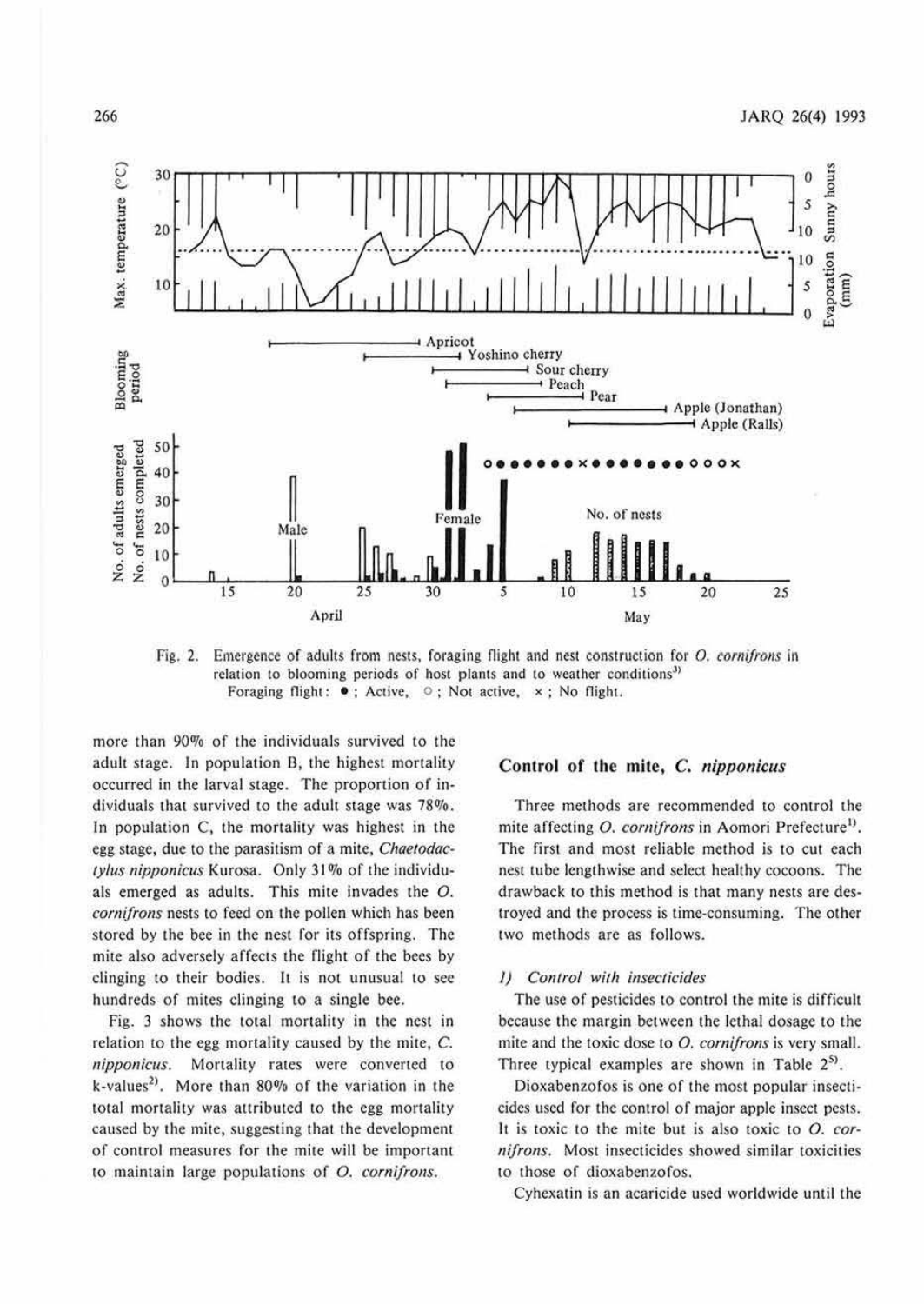| Stage           | Mortality<br>factor         | Population                      |                      |             |           |                   |           |
|-----------------|-----------------------------|---------------------------------|----------------------|-------------|-----------|-------------------|-----------|
|                 |                             | A                               |                      | B           |           | C                 |           |
|                 |                             | $100 \frac{1}{x}$ <sup>d)</sup> | 100 $q_X^{\text{e}}$ | $100$ $I_X$ | $100 q_X$ | $100 \text{ l}_x$ | $100 q_X$ |
| Egg             |                             | 100                             |                      | 100         |           | 100               |           |
|                 | C. nipponicus <sup>a)</sup> |                                 | 0.4                  |             | 0.7       |                   | 64.2      |
|                 | Fungi + Unknown             |                                 | 4.5                  |             | 0.1       |                   | 5.1       |
|                 | Total                       |                                 | 4.9                  |             | 0.8       |                   | 69.3      |
| Larva           |                             | 95.1                            |                      | 99.2        |           | 33.7              |           |
|                 | Fungi + Unknown             |                                 | 1.9                  |             | 16.1      |                   | 0.0       |
| Pre-pupa        |                             | 93.3                            |                      | 83.2        |           | 33.7              |           |
|                 | M. osmiae <sup>b)</sup>     |                                 | 0.3                  |             | 0.0       |                   | 0.0       |
|                 | Fungi + Unknown             |                                 | 0.2                  |             | 2.6       |                   | 3.0       |
|                 | Total                       |                                 | 0.5                  |             | 2.6       |                   | 3.0       |
| Pupa            |                             | 92.8                            |                      | 81.0        |           | 32.7              |           |
|                 | Fungi + Unknown             |                                 | 0.1                  |             | 0.3       |                   | 0.0       |
| Adult in cocoon |                             | 92.7                            |                      | 80.7        |           | 32.7              |           |
|                 | A. verbasci <sup>c</sup> )  |                                 | 0.0                  |             | 1.3       |                   | 4.6       |
|                 | Fungi + Unknown             |                                 | 0.0                  |             | 1.9       |                   | 1.5       |
|                 | Total                       |                                 | 0.0                  |             | 3.2       |                   | 6.1       |
| Emerged adults  |                             | 92.7                            |                      | 78.2        |           | 30.7              |           |

Table 1. Three sampled life tables for O. cornifrons<sup>3)</sup>

a): Chaetodactylus nipponicus (Acarina, Chaetodactylidae); mite.

b): Monodontomerus osmiae (Hymenoptera, Torymidae); parasite.

c): Anthrenus verbasci (Coleoptera, Dermestidae); predator.

d): 100  $I_x$ ; Percentage of individuals which survived until the beginning of stage x.

e): 100  $q_x$ ; Percentage of individuals which died during the stage interval x.



Fig. 3. Relationship between the egg mortality caused by the grain mite, C. nipponicus, and the total mortality from egg to adult stages in O. cornifrons

Mortalities are expressed as k-values (Varley and Gradwell<sup>2)</sup>).

latter part of the 1980s. It is not toxic to O. cornifrons but its toxicity to the mite was too low. Most fungicides and miticides showed similar toxicities to those of cyhexatin.

Endosulfan is an insecticide registered for the control of aphids in Japan. It is, however, not recommended for use in apple orchards in Aomori Prefecture because of its high toxicity to aquatic organisms. Endosulfan is not toxic to O. cornifrons and is highly toxic to the mite. Further tests showed that (1) by supplying the bees with nest sources treated with 60 ppm endosulfan, the egg mortality from the mites could be reduced to a negligible level, and (2) by spraying the nest entrance two to three times every second or third day during the flying period, the mite could be controlled without any lethal effect on O. cornifrons.

Large amounts of insecticide are needed to treat entire orchards. For such uses, highly toxic insecticides such as endosulfan should be avoided. In contrast, since dipping and/or spraying of the nests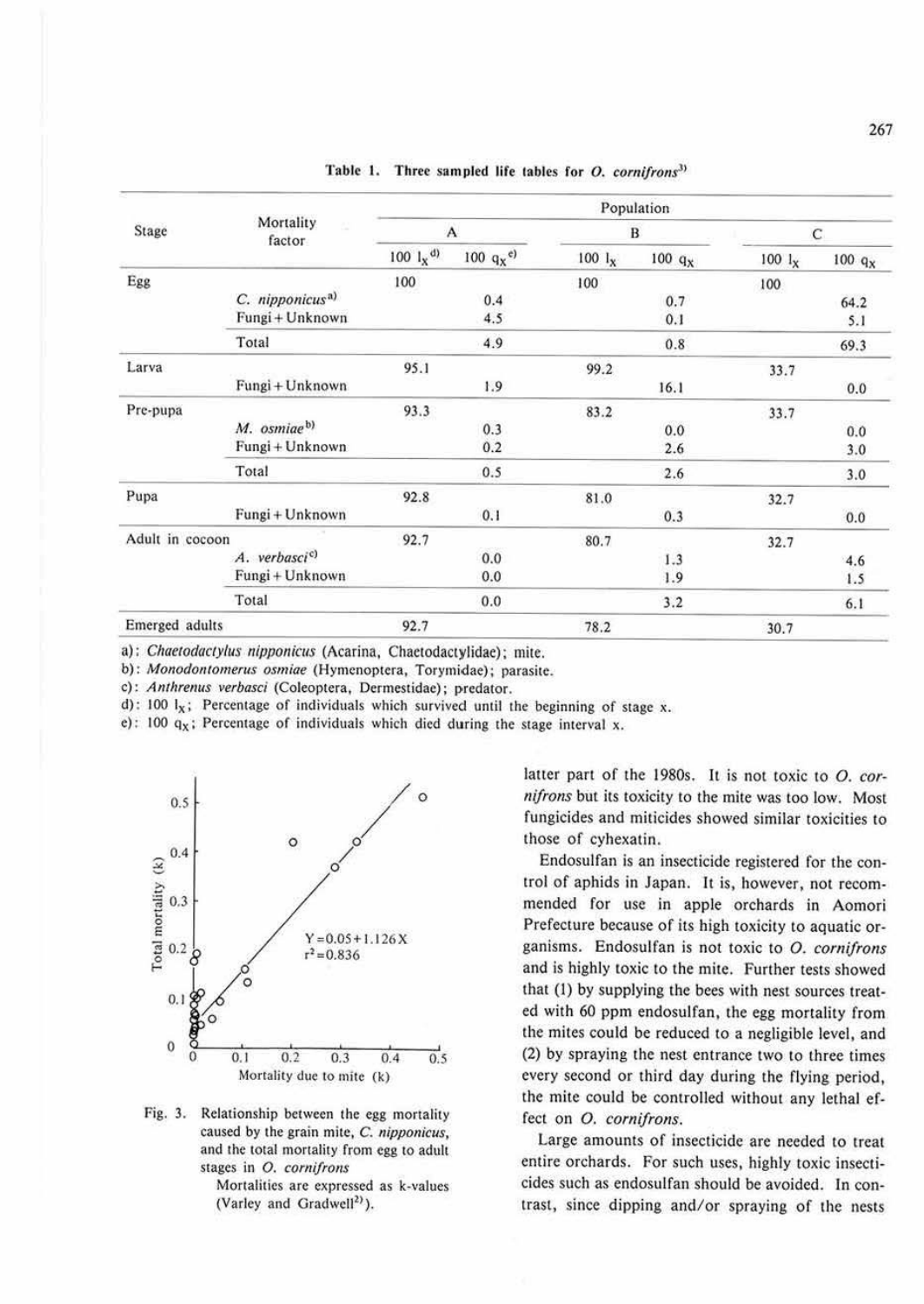|                      | Concentration | % mortality   |               |  |
|----------------------|---------------|---------------|---------------|--|
| Pesticide            | (ppm)         | O. cornifrons | C. nipponicus |  |
|                      | 50            | 100           |               |  |
|                      | 25            | 94            | 100           |  |
| <b>Dioxabenzofos</b> | 12.5          | 17            | 98            |  |
|                      | 6.3           | 10            | 96            |  |
|                      | 3.2           |               | 29            |  |
|                      | 250           | $\Omega$      | 22            |  |
|                      | 125           | 0             | 24            |  |
| Cyhexatin            | 62.5          | ō             | 6             |  |
|                      | 31.3          | 0             | 0             |  |
|                      | 300           |               |               |  |
|                      | 150           |               |               |  |
|                      | 75            |               |               |  |
| Endosulfan           | 60            | 000000        | 100           |  |
|                      | 30            |               | 94            |  |
|                      | 15            |               | 72            |  |
|                      | 8             | 0             | 4             |  |

Table 2. Mortalities of O. *cornifrons* and C. *nipponicus* from three insecticides<sup>51</sup>

requires only a minimum amount of insecticide, endosulfan has been recommended for the control of the mite.

# *2) Use of differential mortality from high temperlllures*

After feeding on pollen, the larvae of *0. cornifrons*  spin silken cocoons in late June and become prepupae. Pre-pupae are resistant to high temperatures due to the diapause. During the period when the bees are in the diapause, mites are still reproducing and are sensitive to high temperatures<sup>5)</sup>.

A large number of nests which were contaminated with mites were stored at 30-31°C and 70% RH (Fig. 4). After removal from storage, the tubes were opened to determine the level of mortality of the mites and to collect the cocoons. The cocoons were kept under natural conditions for later evaluation of adult emergence. The survival of *0. cornifrons*  exceeded 80% regardless of the duration of storage. In contrast, the mite survival declined as the period of storage increased. Storage for 9 weeks completely eradicated the mites. Other tests showed that the storage time could be shortened at higher temperatures.

Apple growers and grower's co-operatives have storage facilities for dehiscing pollen which can be adapted to the heat treatment of *0 . comifrons* nests 10 kill the mites. Tests using these facilities gave



Fig. 4. Differential effects of high temperature on O. *cornifrons* ( $\circ$ ) and the grain mite, P. *nipponi* $cus (•)<sup>51</sup>$ The nests of O. cornifrons were stored at 30-31°C and 70% RH.

satisfactory results when the nests were kept at 30-32°C for 30-40 days.

# Avoidance of pesticide applications

Under natural conditions, the bees emerge from their nests from mid to late April and the flight activity continues until late May. Most orchards require the application of an insecticide in late April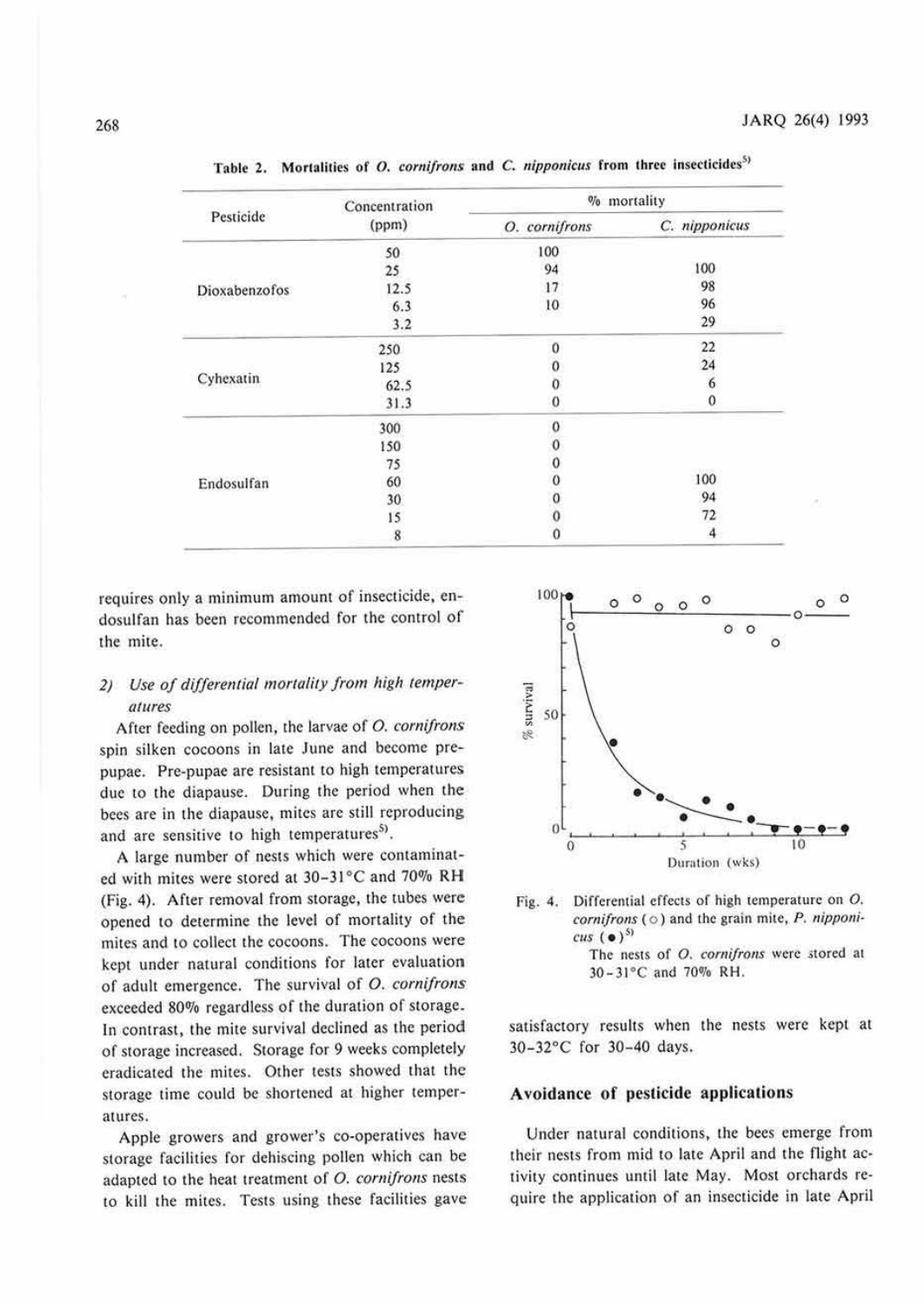| Month     | Phenology<br>of apples      | Life cycle of<br>O. cornifrons                  | What to do                                                                                                                                           |
|-----------|-----------------------------|-------------------------------------------------|------------------------------------------------------------------------------------------------------------------------------------------------------|
| November  |                             |                                                 | Prepare nest tubes, shelters, etc.                                                                                                                   |
|           | Dormant                     | Dormant                                         | Remove cocoons from nest tubes.                                                                                                                      |
|           |                             |                                                 | Important if nests have been reused for 2-3 years<br>in order to remove natural enemies from nests.                                                  |
| April     |                             |                                                 |                                                                                                                                                      |
| Early     |                             | Complete dormancy,<br>remains within<br>cocoons | Store cocoons/nest tubes at 0 to 5°C.                                                                                                                |
| Middle    | <b>Bud</b> break            |                                                 | Dip-treat nest tubes to prevent contamination<br>from the mite, Chaetodactylus nipponicus.<br>Set up nest shelters $+$ place nest tubes in shelters. |
| Late      | 10 days after bud<br>break  |                                                 | * Spray to control insect pests on apples.<br>(Leaf rollers hibernating as larvae, leaf miners,<br>$etc.$ )                                          |
|           | 2-3 days later              |                                                 | > Place nest tubes / cocoons in shelters.                                                                                                            |
| May       |                             |                                                 |                                                                                                                                                      |
| Early     | Blooming                    | Adult emergence from<br>nest                    |                                                                                                                                                      |
|           | Full-bloom                  | Visit of flowers<br>(Nest construction)         | To control the mite, spray nest entrance 2-3<br>times every 2nd or 3rd day.                                                                          |
| Middle    | Petal-fall                  |                                                 |                                                                                                                                                      |
| Late      | 10 days after<br>petal-fall | Discontinuation of<br>flight                    | * Spray to control insect pests on apples.<br>(Apple tortrix, etc.)                                                                                  |
| June      |                             |                                                 |                                                                                                                                                      |
| Early     |                             |                                                 | $\geq$ Remove nests from orchards.                                                                                                                   |
| July      |                             |                                                 |                                                                                                                                                      |
| Early     |                             | Pre-pupal stage                                 | $\lambda$ High temperature treatment.                                                                                                                |
| August    |                             |                                                 |                                                                                                                                                      |
| September |                             |                                                 |                                                                                                                                                      |
| October   |                             | Dormant                                         | $\lambda$ Store under natural conditions.                                                                                                            |

# Table 3. Management schedule for use of O. cornifrons as an apple pollinator in Aomori Prefecture<sup>11</sup>

Each arrow indicates transfer of nest cubes and/or cocoons from one place to another.

10 control the summer fruit tonrix, *Adoxophyes orana fasciara* Walsingham which hibernates as larvae and two species of leaf miners, *Phyllonorycter*   $ringoniella$  (Matsumura) and *Lyonetia prunifoliella maline/la* Matsumura. To avoid the exposure of the bees to insecticide sprays, emergence from the nests should be delayed until the spray applications are over. Storage of the bees at 0-5°C from early April to late April is recommended. Nests should be placed in storage just before the normal occurrence of adult emergence from the cocoons as evidenced by the ticking sounds from the adults chewing on their cocoons. A few days after the last spray, the nests should be transferred to nest shelters in orchards. Even though the period of storage exceeded 20 days, the activity<sup>4)</sup> of the bees was normal.

Apple growers and grower's co-operatives normally possess cold storage facilities to store apples. Space